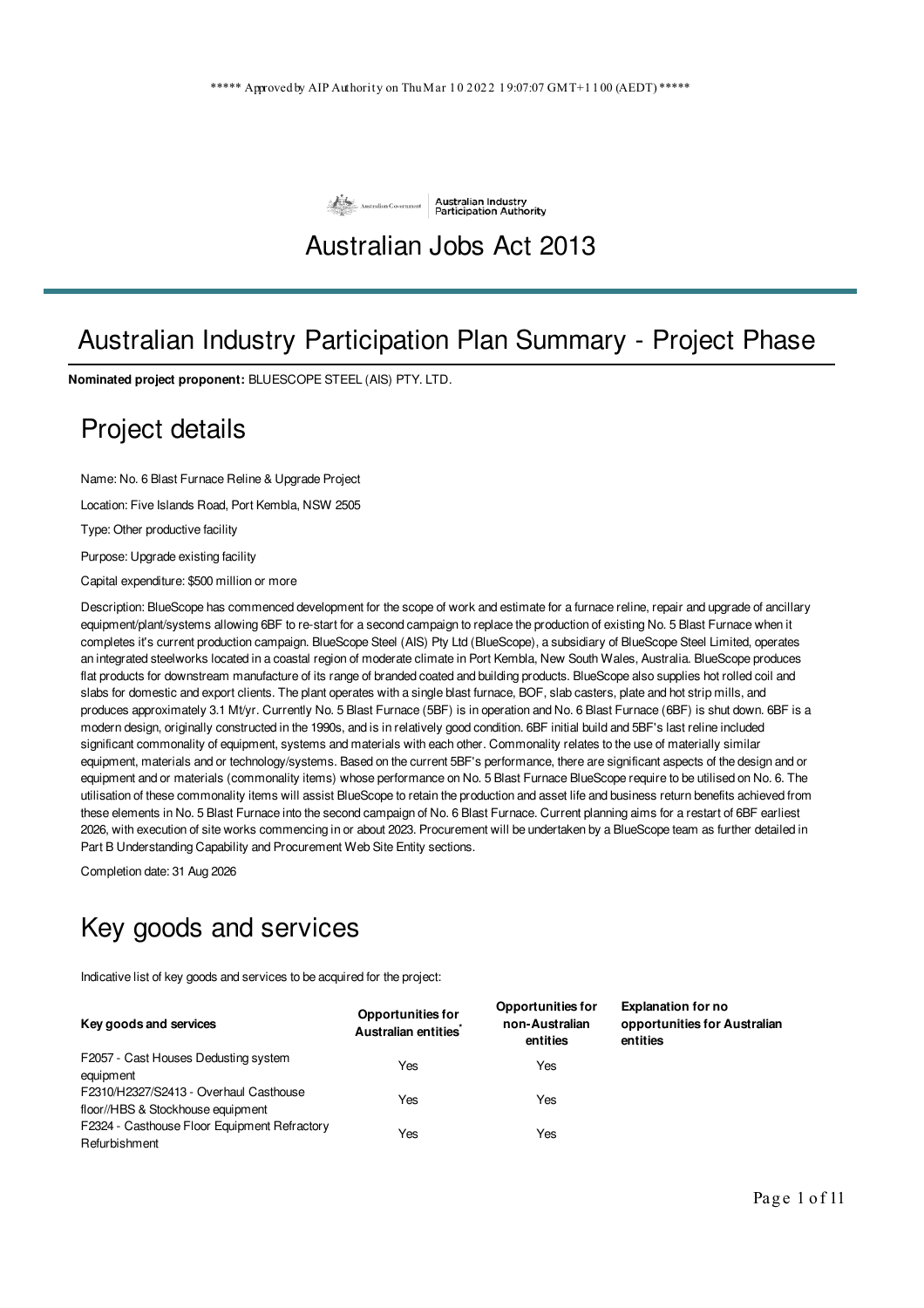| B2079MNW - Site Facilities and Services<br>Installation (Const phase EW, 1 & 2)     | Yes | No. |
|-------------------------------------------------------------------------------------|-----|-----|
| B2620 - MCB, Sub A and Sub B Air-Con and<br>Ventilation                             | Yes | No. |
| B2621/B1082 - Buildings - Sheeting, guttering                                       | Yes | No  |
| B2631 - Supply and install of new fire<br>suppression                               | Yes | No. |
| B2646/G2092/H2093/K2094/S2609 - MCB<br>c/park& rds/Gas/HBS/Ferrous Slag Gran civil  | Yes | No. |
| M1085/M1086 - Supply, install, maintain and<br>removable temporary barriers/fencing | Yes | No  |
| M1100 - Crawler cranes                                                              | Yes | Yes |
| M1103/P2052 - Construction hoist design,<br>supply and install                      | Yes | No. |
| M1111PO - Scaffolding supply                                                        | Yes | No  |
| X1084/B2079/M2575 - DSC Project Off,<br>Constr'n site facilities, MCB Room etc      | Yes | No. |
| X2632/M2638 - Bus and driver hire, Confined<br>Space Personnel                      | Yes | No. |
| X2643 - Processsing of large items to<br>managable sizes (demolition scrap)         | Yes | No. |
| X2644 - Supply and install of rail lines.                                           | Yes | Yes |
| C2045/B2218 - Cooling & Utility system valves                                       | Yes | Yes |
| C2203 - Stave Hoses                                                                 | Yes | Yes |

| P2022/P2051 - Copper stave, Tuyeres and<br>Coolers - supply                                                                                     | No  | Yes |
|-------------------------------------------------------------------------------------------------------------------------------------------------|-----|-----|
| P2023 - SGI & CI stave procurement                                                                                                              | Yes | Yes |
| P2118 - Hearth installation (Carbon & white<br>Refractory)<br>P2146/P2142/P2119/H2115/H2117/K2473-<br>Furnace (incl shell)/HBS/Slag SMP Const'n | Yes | No  |
|                                                                                                                                                 | Yes | No  |
| P2207 - White refractories supply                                                                                                               | Yes | Yes |

These are extremely specialist design and castings with IP held by overseas Companies. BlueScope in mid 1990's did self perform some casting of these with limited success and since such time have always been supplied off shore via the same couple of suppliers. Not withstanding that a recent check by ICN confirmed that there are no potential or suitable onshore manufacturers, for an item so critical for the operation, reliability & production BlueScope is not considering any other suppliers, whether on or off shore.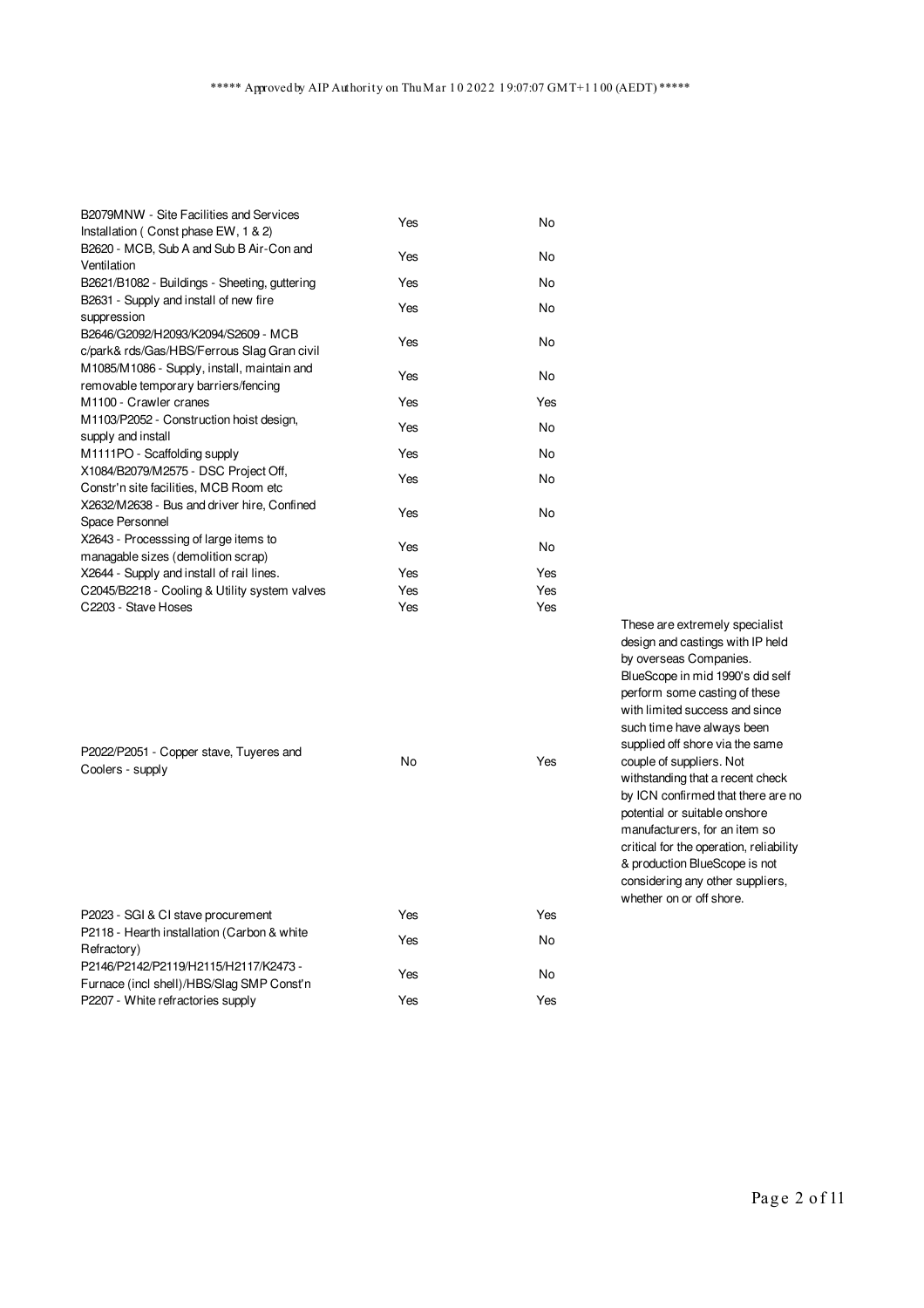This area of the furnace lining is a

|                                              |     |     | high wear/very intense heat area<br>and requires specialist<br>refractories of a well proven<br>design, composition and<br>manufacturing process.<br>BlueScope have had experience<br>with several of the main<br>worldwide suppliers and will<br>require sourcing from these<br>suppliers as part of achieving the<br>furnace reliability/life objective &<br>targets. The cost of unreliability or<br>early life failure is immense.<br>Further immediately below for                                                                  |
|----------------------------------------------|-----|-----|------------------------------------------------------------------------------------------------------------------------------------------------------------------------------------------------------------------------------------------------------------------------------------------------------------------------------------------------------------------------------------------------------------------------------------------------------------------------------------------------------------------------------------------|
| P2208 - Tuyere zone refractories             | No  | Yes | your general information are the<br>most recent TCO/TAN's issued<br>for these refractory materials.<br>While they were issued some<br>time ago, BlueScope's custom<br>agent advised circa CY21 that they<br>are still current and BlueScope are<br>not aware of any change in the<br>Australian manufacturing<br>capability for these refractory<br>materials, FIRED<br><b>REFRACTORY BRICKS &amp;</b><br>SHAPES Tariff Item - 6902.90.00<br>TCO's including - 0615399,<br>0615400, 0618047, 0618076,<br>0618078, 0618079, 0618080 TAN's |
| P2210 - Monolithics - staves, ramming supply | Yes | Yes | including - 08430368, 0863569                                                                                                                                                                                                                                                                                                                                                                                                                                                                                                            |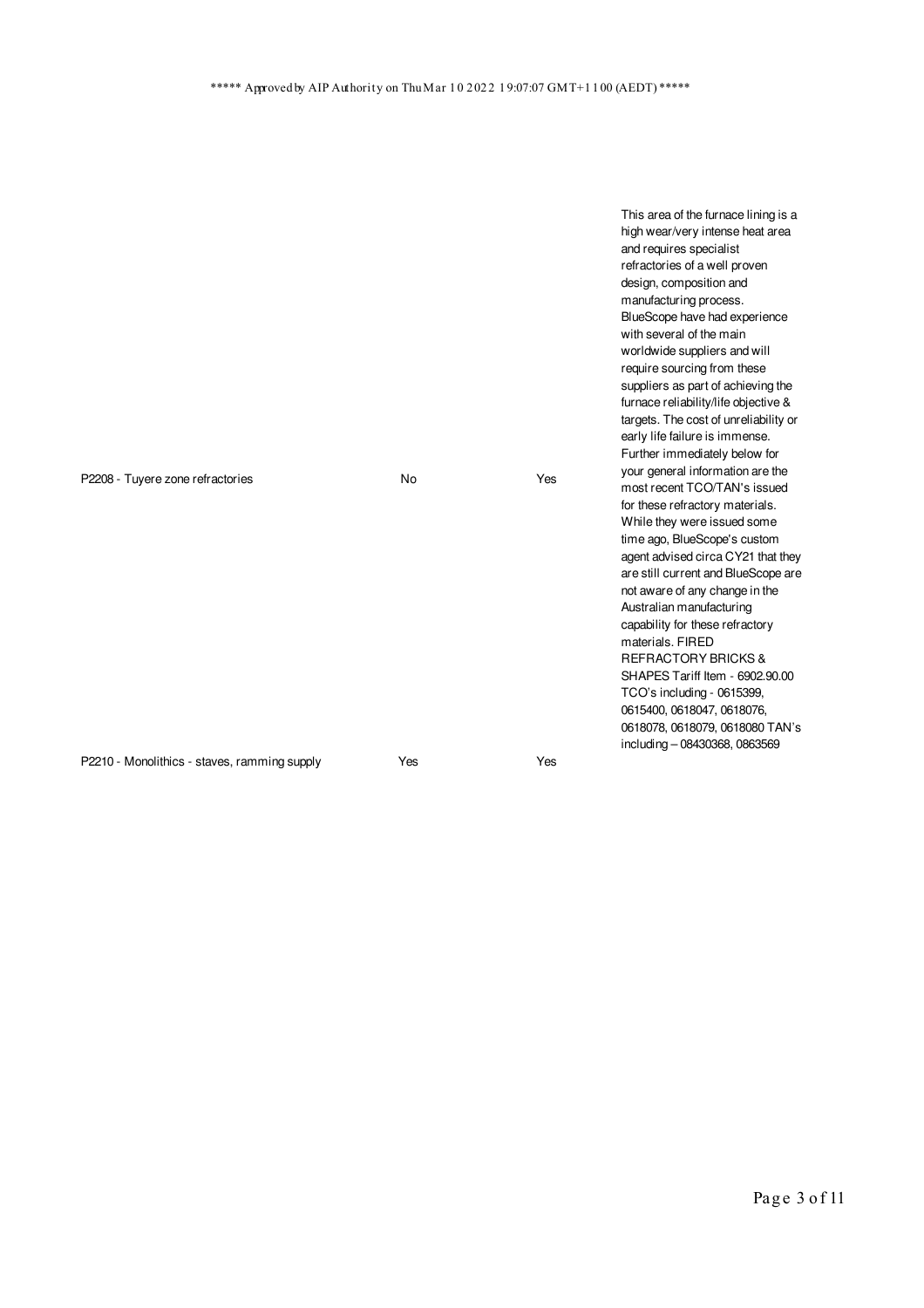P2217 - Carbon, semi graphite and graphite refractory design & supply

No Yes

P2219 - Stave expansion joints No No No Yes

These are extremely specialist design and manufacturing with IP held by small number of overseas Companies. This is another of the super critical areas of the furnace refractory lining. This area of the furnance lining is a high wear/very intense heat area and requires specialist refractories of a well proven design, composition and manufacturing process. BlueScope have had experience with the main worldwide supplier and will require sourcing from these suppliers as part of achieving the furnace reliability/life objective & targets. The cost of unreliability or early life failure is immense. Further immediately below for your general information are the most recent TCO/TAN's issued for these carbon block materials. While they were issued sometime ago, our agent advised circa CY21 that they are still current and BlueScope are not aware of any change in the Australian capability for these pure carbon blocks. GOODS DESCRIPTION TARIFF ITEM FOR TCO TAN/VAN TYPE BC-5 CARBON REFRACTORY BRICKS 6902.90.00 BSL 8430368 18442800 TAN BC-8SR CARBON REFRACTORY BRICKS 6902.90.00 BSL 8430368 18443000 TAN BC-8SM2 CARBON REFRACTORY BRICKS 6902.90.00 BSL 8430368 18443100 TAN BC-12SR CARBON REFRACTORY BRICKS 6902.90.00 BSL 8430368 18443200 TA These EJ's have been especially designed and associated manufacturing processes developed by a small number of overseas Companies, each of whom now have products that provide the longer life/reliability for the 20 year blast furnace campaign targets Due to the above, BlueScope are not entertaining any local or overseas supplier outside of this proven supplier list.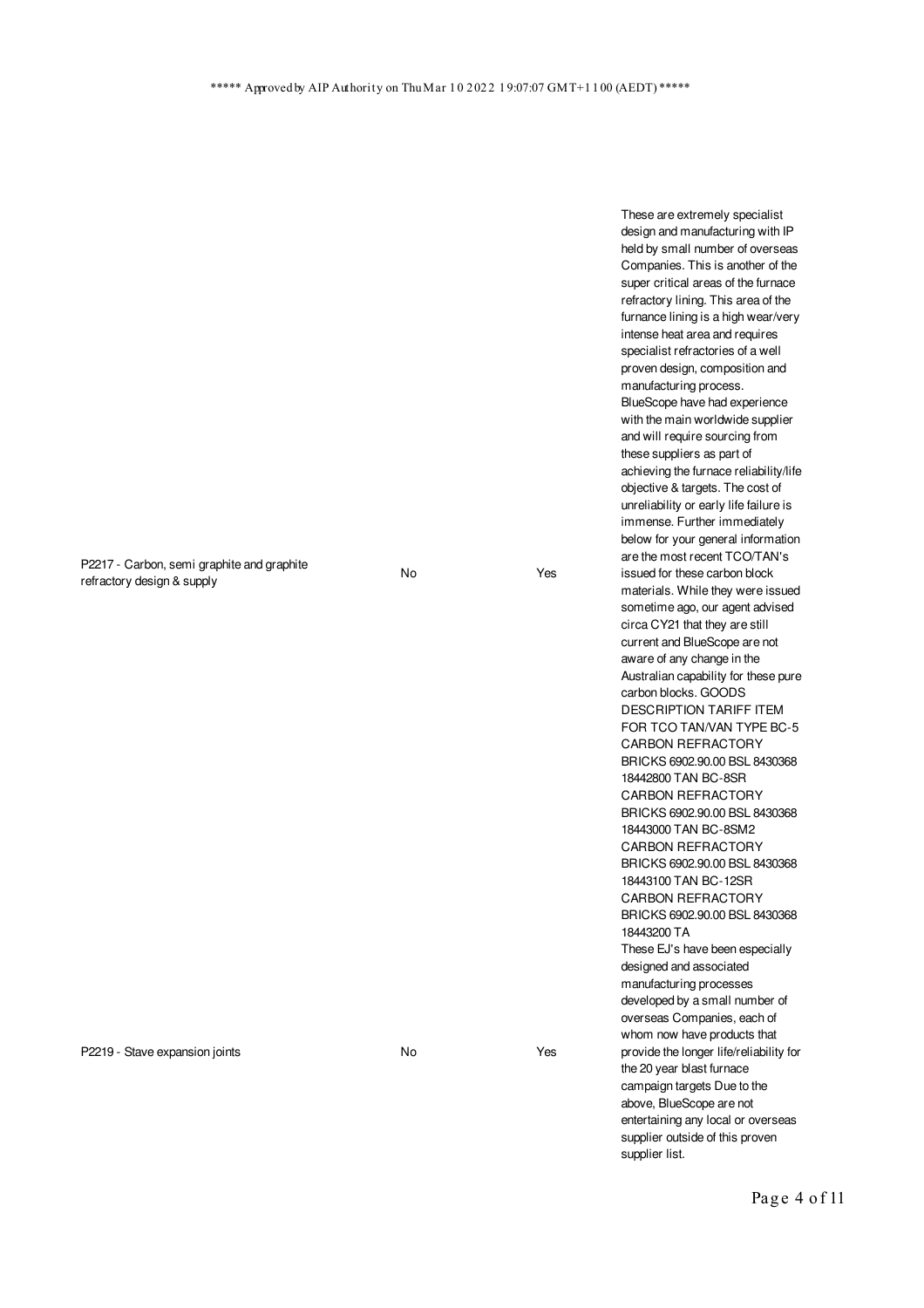| P2400 - Stave Equipment Supply                                               | Yes | Yes       |                                                                                                                                                                                                                                                                                                                                                                                                                                                                                                                                                                                                                                                                                                                                                                                                              |
|------------------------------------------------------------------------------|-----|-----------|--------------------------------------------------------------------------------------------------------------------------------------------------------------------------------------------------------------------------------------------------------------------------------------------------------------------------------------------------------------------------------------------------------------------------------------------------------------------------------------------------------------------------------------------------------------------------------------------------------------------------------------------------------------------------------------------------------------------------------------------------------------------------------------------------------------|
| P2405 - Blow Pipe Refurbishment & Lance                                      | Yes | <b>No</b> |                                                                                                                                                                                                                                                                                                                                                                                                                                                                                                                                                                                                                                                                                                                                                                                                              |
| Holder M<br>T2048/T2296 - Furnace Top Gearbox & rollers<br>OEM by Paul Wurth | No  | Yes       | There is a requirement to match<br>the existing top and the existing<br>spare top, hence the only option is<br>to sole source from the OEM of<br>the original top & spare.<br>BlueScope are and will not be<br>considering any other suppliers.<br>Further immediately below for<br>your general information are the<br>most recent TCO's issued for<br>these specialised furnace top<br>equipment and materials. While<br>they were issued some time ago,<br>BlueScope's custom agent<br>advised circa CY21 that they are<br>still current PARTS, BLAST<br><b>FURNACE, BEING PARALLEL</b><br><b>BIN MATERIAL CHARGERS</b><br>(BELL LESS TOPS) Tariff Item -<br>8428.90.00 TCO's including -<br>0701476 ASSEMBLIES.<br>MATERIAL CHARGING, BLAST<br>FURNACE (BELL LESS TOP)<br>Tariff Item - 8428.90.00 TCO's |
|                                                                              |     |           | including - 0701870                                                                                                                                                                                                                                                                                                                                                                                                                                                                                                                                                                                                                                                                                                                                                                                          |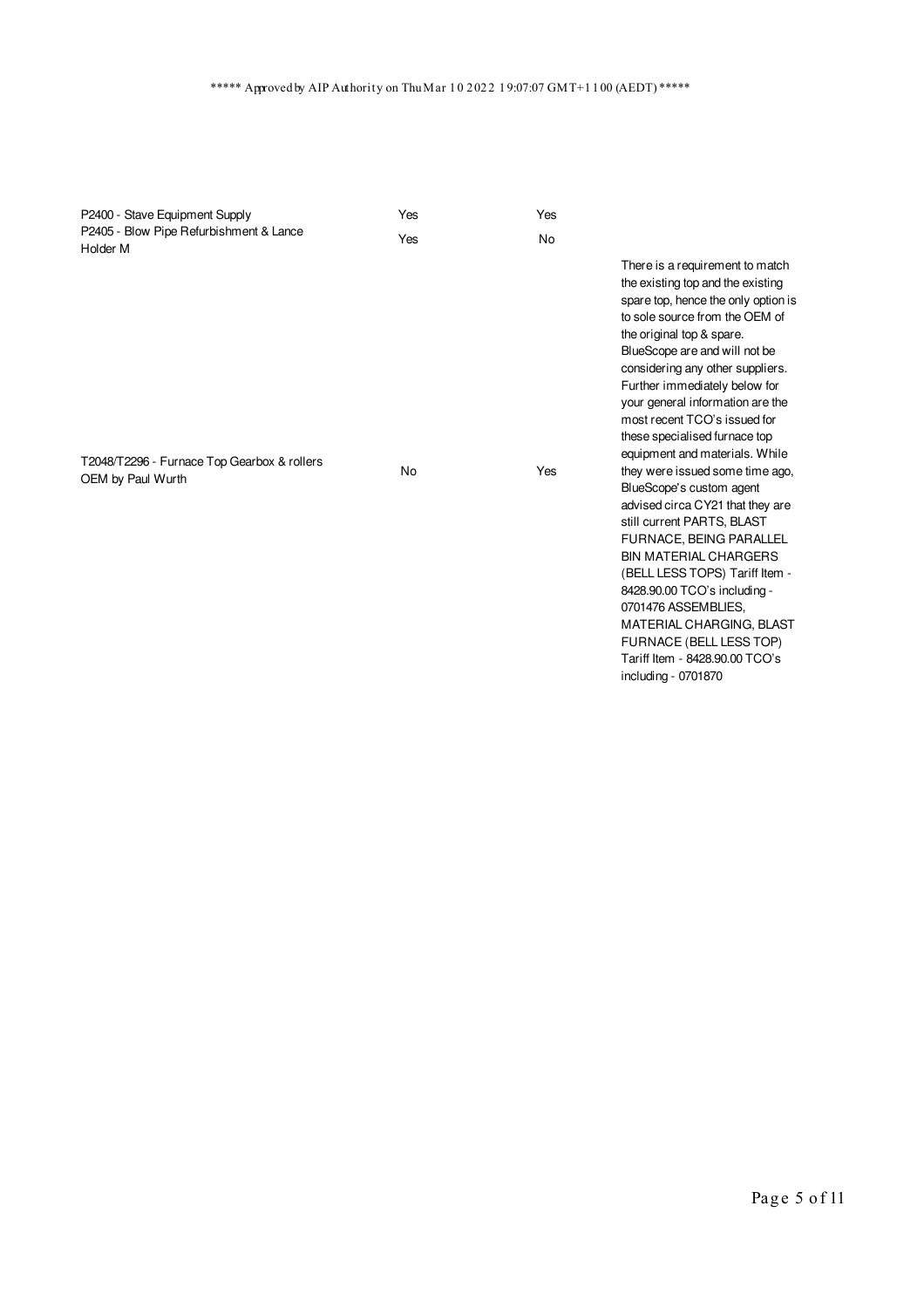T2226/G2419/H2030 - Fce Top Equalising, Relief etc, TRT, HBS shutoff etc valves

T2384 - Supply new complete Lower Seal Valve

T2387/P2404/G2434 - Structural Make Safe/Gas

G1019/G2421/P2399/2344/H2513/H2513 - TRT, Clean Gas, Cooling, HBS Wrap Engine

downleg/Dust catcher refurbish Work

Chamber

No Yes

No Yes

Yes No

Yes Yes

temperature & particulate duties. They are also key to the furnace reliability objectives and a number of them will be of the same design/include common components with existing valves/spares, thus reducing investment. Due to the criticality & specialised nature of these valves etc, BlueScope has no plans to source outside of the known reliable and proven suppliers, all of whom are overseas based. Further immediately below for your general information are the most recent TCO's issued for these specialised furnace top equipment and materials. While they were issued some time ago, BlueScope's custom agent advised circa CY21 that they are still current. VALVES, BLAST FURNACE, MATERIAL CHARGING Tariff Item - 8481.80.90 TCO's including - 0701480 ASSEMBLIES, MATERIAL CHARGING, BLAST FURNACE (BELL LESS TOP) Tariff Item - 8428.90.00 TCO's including - 0701870 There is a requirement to match the existing top equipment and functionality, hence the only option is to sole source from the OEM of the original top. Further immediately below for your

These are world wide small supply volume valves of a highly specialised purpose designed/built valves for the arduous furnace

general information are the most recent TCO's issued for these specialised furnace top equipment and materials. While they were issued some time ago, BlueScope's custom agent advised circa CY21 that they are still current. ASSEMBLIES, MATERIAL CHARGING, BLAST FURNACE (BELL LESS TOP) Tariff Item - 8428.90.00 TCO's

including - 0701870

Page 6 of 11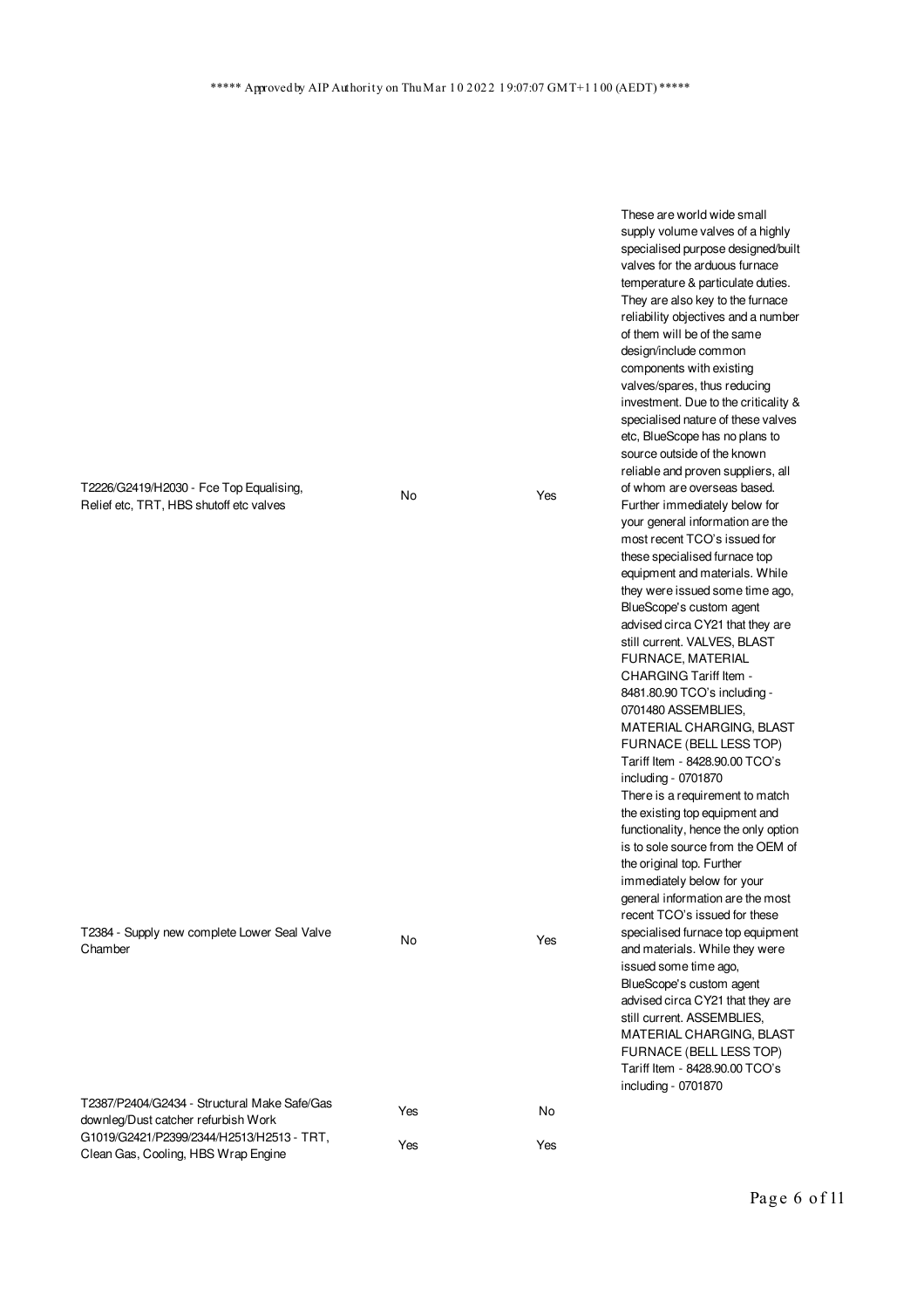| G2002 - Dust handling system design & supply<br>G2003 - New demister design & supply<br>G2004 - New clarifier design & supply | Yes<br>Yes<br>Yes | Yes<br>Yes<br>Yes | This is a specialist field which no<br>Australian based design/supplier<br>was identified. The initial check<br>was undertaken by the BlueScope<br>team circa CY21 during the pre-<br>feasibility study phase. ICN have<br>recently (February 2022)<br>undertaken a check of potential on-                                                                                                                              |
|-------------------------------------------------------------------------------------------------------------------------------|-------------------|-------------------|-------------------------------------------------------------------------------------------------------------------------------------------------------------------------------------------------------------------------------------------------------------------------------------------------------------------------------------------------------------------------------------------------------------------------|
| G2005 - Top Recovery Turbine (TRT) design &<br>supply                                                                         | No                | Yes               | shore suppliers using the ICN data<br>base & referencing the draft<br>technical specification generated<br>by BlueScope for this package.<br>They arrived at the same<br>conclusion as BlueScope's initial<br>findings, i.e. no suitable or<br>potential on-shore supplier. It is a<br>significant investment and part of<br>the project's improved energy<br>efficiency objectives.                                    |
| G2025 - Downcomer and Dustcatcher<br>Equipment                                                                                | Yes               | Yes               |                                                                                                                                                                                                                                                                                                                                                                                                                         |
| G2110/G2111/G2112 - TRT, Gas cleaning &<br>Effluent SMP sitework                                                              | Yes               | No                |                                                                                                                                                                                                                                                                                                                                                                                                                         |
| G2229/T2377/T2279/H2027/H2029 -<br>Downcomer, furnace top, relief, HBS EJ supply                                              | No                | Yes               | These EJ's will be specially<br>designed and associated<br>manufacturing processes<br>developed by a small number of<br>overseas Companies, each of<br>whom now have products that<br>provide the longer life/reliability for<br>the 20 year blast furnace<br>campaign targets. Due to the<br>above, BlueScope are not<br>entertaining suppliers outside of<br>this proven group, whether on or<br>off shore suppliers. |
| G2421/M2102/M2102 - TRT/Cast House                                                                                            | Yes               | Yes               |                                                                                                                                                                                                                                                                                                                                                                                                                         |
| Floor/Utility Hydraulic Systems<br>G2436/C2044/E2238 - Fnce Cooling Pumps,<br>Scrubber Diesel Pumps                           | Yes               | Yes               |                                                                                                                                                                                                                                                                                                                                                                                                                         |
| G2441 - Scrubber RS-Element Cone<br>Assemblies & Mechanicals                                                                  | Yes               | Yes               |                                                                                                                                                                                                                                                                                                                                                                                                                         |
| F1049/T2300 - Cast House Floor & Furnace Top<br>Cranes                                                                        | Yes               | Yes               |                                                                                                                                                                                                                                                                                                                                                                                                                         |
| F2533/G2534/F2543/F2537C2046/H2535/K2536-<br>C/house, TRT, Fnc HBS-ElecEquipSupply                                            | Yes               | Yes               |                                                                                                                                                                                                                                                                                                                                                                                                                         |
| G2458/H2348/H2348 - Gas Cleaning<br>Plant/HBS/WGHR Protective Coatings                                                        | Yes               | No                |                                                                                                                                                                                                                                                                                                                                                                                                                         |
| G2544/K2546 - Electrical - Gas Cleaning/Slag<br>Gran - Site Works                                                             | Yes               | No                |                                                                                                                                                                                                                                                                                                                                                                                                                         |
| H2184 - Cold Blast Ductwork Supply                                                                                            | Yes               | No                |                                                                                                                                                                                                                                                                                                                                                                                                                         |
| H2029 - HBS Refractory Supply                                                                                                 | Yes               | Yes               |                                                                                                                                                                                                                                                                                                                                                                                                                         |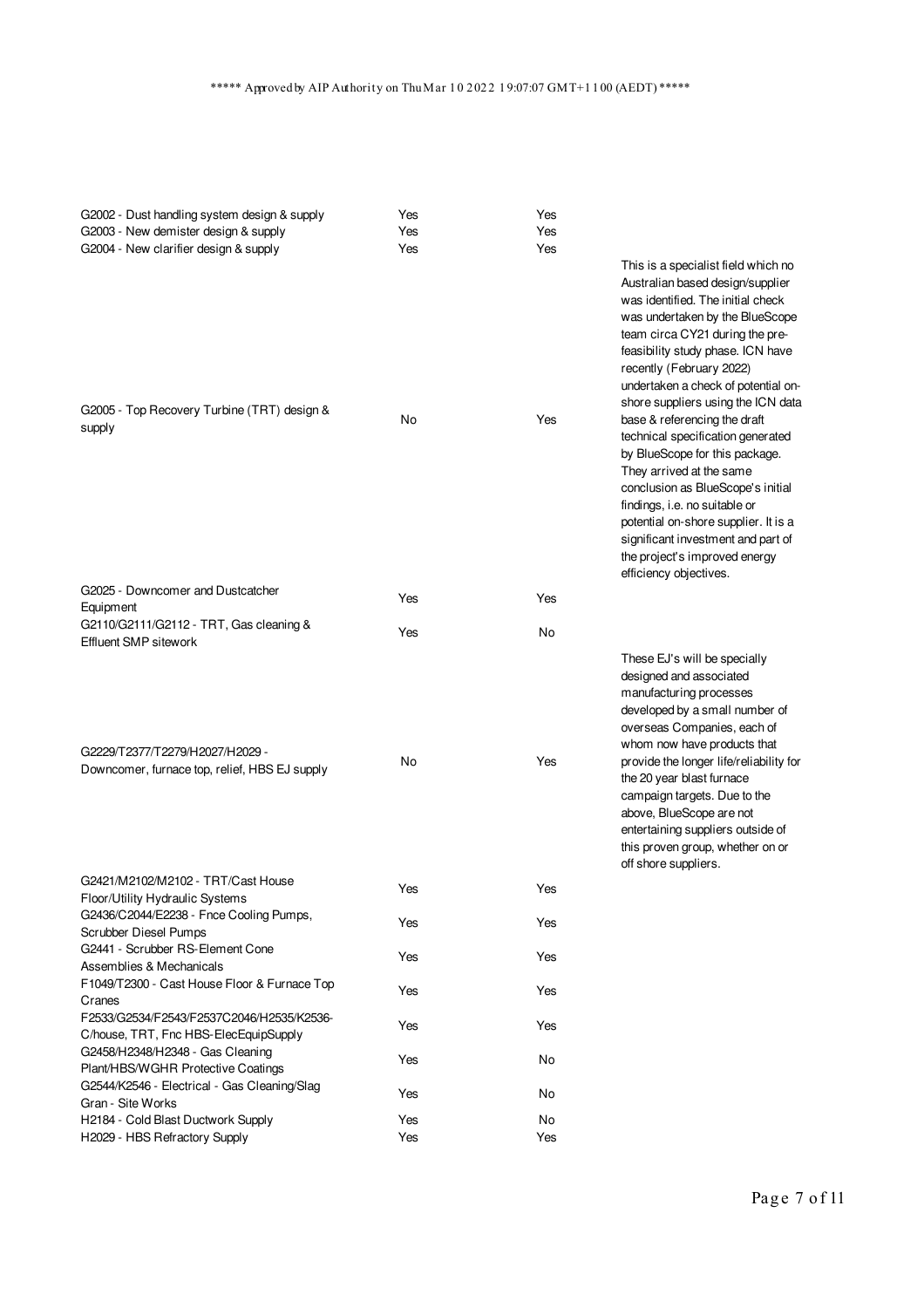|                                        |     |     | The burner design and associated<br>refractories are a specialised field<br>with relatively small world wide<br>volume and in which only a small<br>number of<br>suppliers/manufacturers exist.<br>Notwithstanding this experienced<br>and specialised group of suppliers, |
|----------------------------------------|-----|-----|----------------------------------------------------------------------------------------------------------------------------------------------------------------------------------------------------------------------------------------------------------------------------|
| H2031 - Hot Blast System Stove Burners | No  | Yes | the last campaign experienced<br>significant issues with the burners.                                                                                                                                                                                                      |
|                                        |     |     | Hence BlueScope will not be<br>entertaining any suppliers outside                                                                                                                                                                                                          |
|                                        |     |     | of the current group of suppliers,<br>notwithstanding that this group as                                                                                                                                                                                                   |
|                                        |     |     | a whole have had some                                                                                                                                                                                                                                                      |
|                                        |     |     | design/supply issues over the last<br>couple of decades.                                                                                                                                                                                                                   |
| H2116 - HBS refractory installations   | Yes | No  |                                                                                                                                                                                                                                                                            |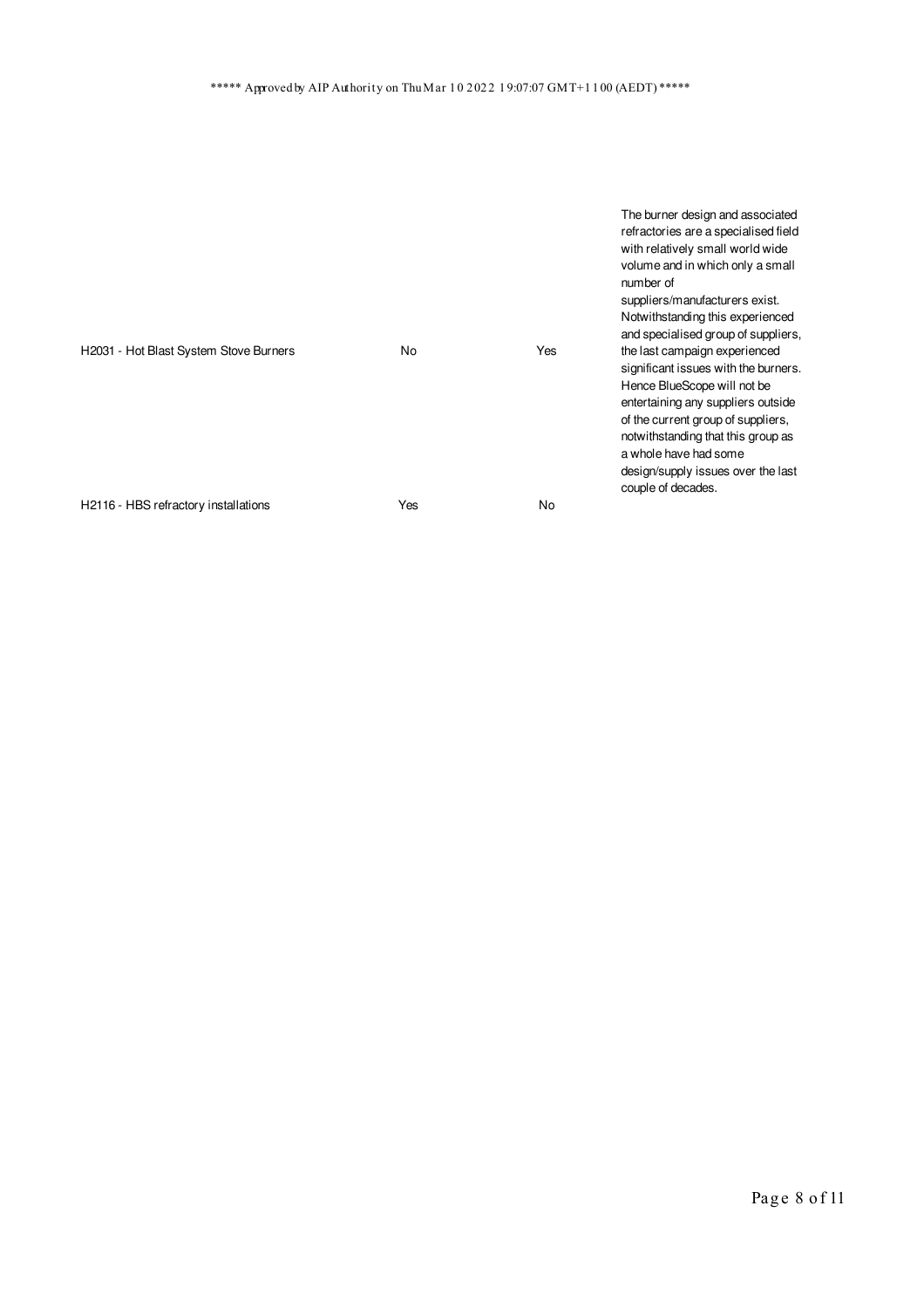H2006 - WGHR plant design & supply No No Yes

Stoves, Waste Gas Heat Recovery (WGHR) system is a specialised unit designed to operate over a wide range of operating conditions and must inherently be integral with the stove control system. Proven operations and learnings from other Blast Furnaces WGHR projects are needed for 2 key aspects: Operation and control of the hot blast stoves must be upgraded to account for the effect of WGHR, and many of the requirements for this WGHR & stove operation (including the planned replacement burners) combination will be included in the purchase specification. Materials of construction, associated allowable operating boundaries and specialised design requirements The main BlueScope risks if the WGHR package is unsuccessful are: \* Business risk i.e. low on no return on capital \* The proposed WGHR successfully operating is an enabling project for the use of coke ovens gas for high pressure coke ovens gas (COG) injection project. This use of high pressure COG is a significant contributor to BlueScope's planned CO2 reduction targets, which if not materially met will be very costly to BlueScope's business in many ways. The effects include costs, regulator notices/fines etc and reputation. The planned overseas tenderers are all hot blast stoves OEMs with proven experience delivering these integrated systems.

The Blast Furnace Hot Blast

| H2349/G2024/C2373/ - TRT/Furnace            | Yes | Yes |
|---------------------------------------------|-----|-----|
| Cooling/WGHR Supply & manufacture pipework  |     |     |
| H2350/H2359/K2472 - WGHR/Stoves/Slag Gran   | Yes | No  |
| Steel Structure/Supports & Plfm supply      |     |     |
| E2262 - HV 6.6kV Site Refurbishment         | Yes | Yes |
| M2555 - Control System Vendor Engineering - | Yes | No  |
| Execution                                   |     |     |
| M2572 - Control System Proprietary Hard &   | Yes | Yes |
| Soft ware                                   |     |     |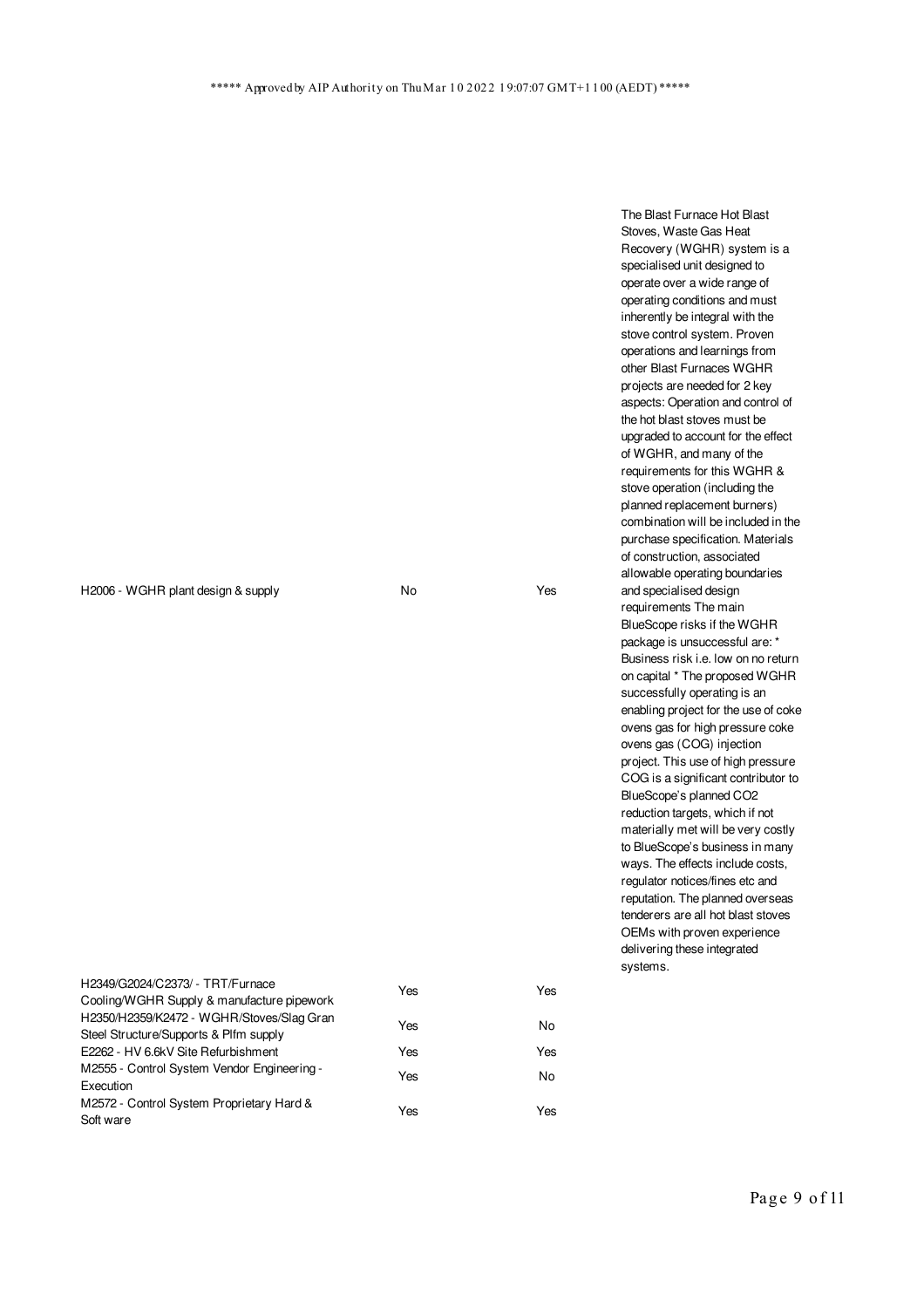The slag granulation system is provided by a small number of

|                                                                                                                  |     |           | specialist overseas companies.<br>BlueScope also desire to have                                                                                                                   |
|------------------------------------------------------------------------------------------------------------------|-----|-----------|-----------------------------------------------------------------------------------------------------------------------------------------------------------------------------------|
| K2007 - Slag granulation design and supply                                                                       | No  | Yes       | commonality to the maximum<br>practical extent with the existing<br>slag granulation system. due to the                                                                           |
|                                                                                                                  |     |           | above BlueScope will not be<br>considering any other suppliers.                                                                                                                   |
| K2103 - Slag granulation plant installation                                                                      | Yes | <b>No</b> |                                                                                                                                                                                   |
| K2221 - Slag Handling Slag Pots                                                                                  | Yes | Yes       |                                                                                                                                                                                   |
|                                                                                                                  |     |           | Specialised purpose designed &<br>built piece of mobile equipment for<br>the transport & tipping of the<br>molten slag. BlueScope currently<br>have several of these and or their |
| K2278 - Kress Slag Pot Carriers                                                                                  | No  | Yes       | slag service has them and<br>BlueScope plan to maximise<br>compatibility across the fleet. Due<br>to the above reasons, BlueScope<br>will not be considering other<br>suppliers.  |
| S2034 - Conveyor belt procurement                                                                                | Yes | Yes       |                                                                                                                                                                                   |
| S2038 - Vibrating screens supply                                                                                 | Yes | Yes       |                                                                                                                                                                                   |
| S2040/S2188 - Stockhouse Wear Plate Ni Hard<br>& Tile Supply                                                     | Yes | Yes       |                                                                                                                                                                                   |
| S2063 - Conveyor pulley offsite refurbishment                                                                    | Yes | <b>No</b> |                                                                                                                                                                                   |
| S2107/S2169/S2189/S2610-Stockhouse/Primary<br>Ferrou SMP Site Works incl Bin Tiling                              | Yes | No        |                                                                                                                                                                                   |
| S2172/S2538/S2530 - Stockhouse/Raw<br>Materials Hdlg Electrical & Drive Supply                                   | Yes | Yes       |                                                                                                                                                                                   |
| S2548/S2540 - Electrical - Stockhouse & Raw<br>Materials Handling - Site works<br>S2107/S2169/S2189/S261/B2268 - | Yes | No        |                                                                                                                                                                                   |
| Stockhouse/Primary Ferrous/Utility SMP Site                                                                      | Yes | <b>No</b> |                                                                                                                                                                                   |

Works

\*An Australian entity is an entity with an ABN or ACN

Project standards:

Australian

International

These are owner standards which define the direction, interpretation & or extent that owner requires the relevant Australian, IS or WHS etc regulations/code of practice applied, tenders will detail.